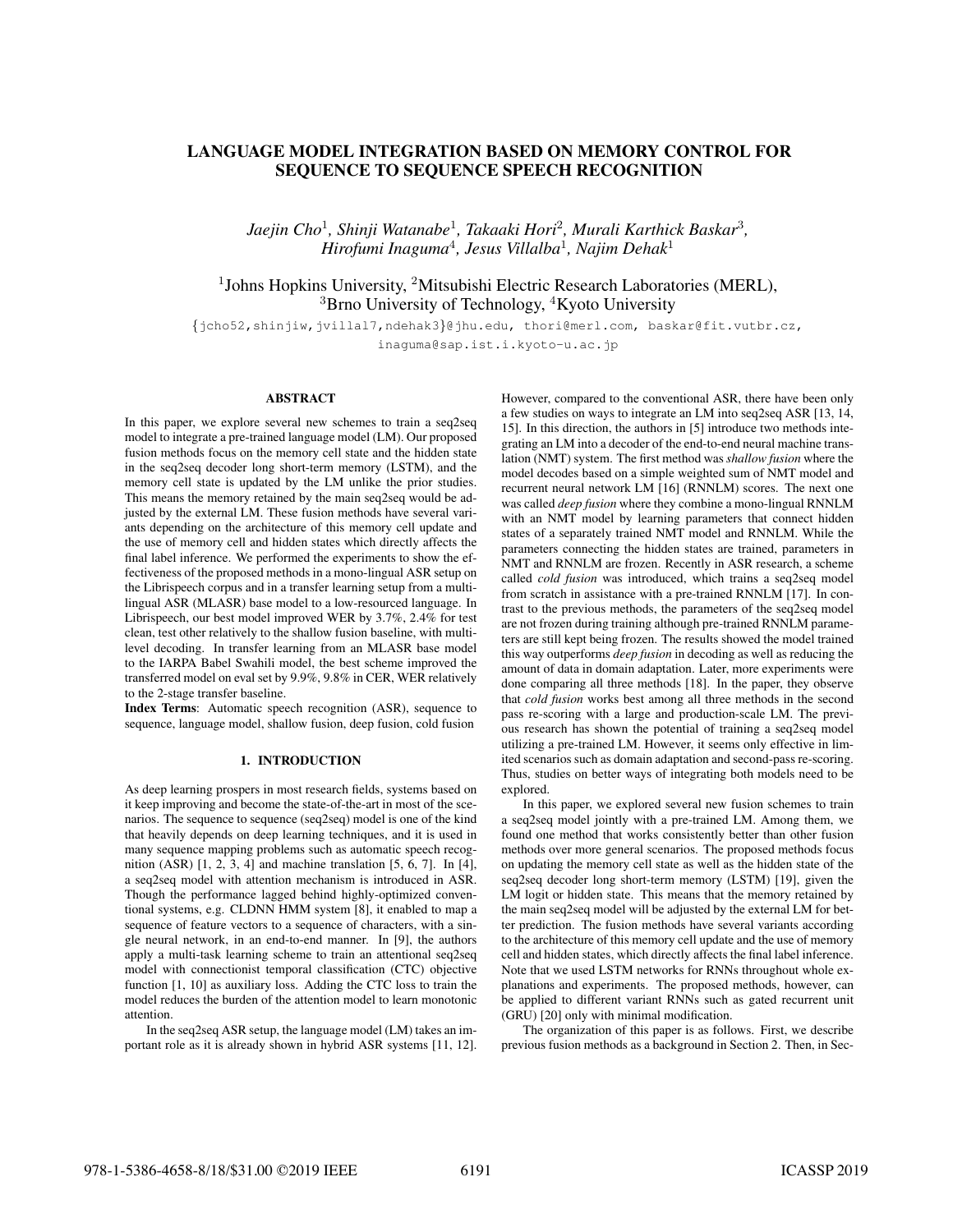tion 3, we explain our proposed methods in detail. Experiments with previous and proposed methods are presented in Section 4. Lastly, we conclude the paper in Section 5.

# 2. BACKGROUND: SHALLOW FUSION, DEEP FUSION, AND COLD FUSION IN ASR

# 2.1. Shallow fusion

In this paper, we denotes as *shallow fusion* a decoding method based on the following convex score combination of a seq2seq model and LM during beam search,

$$
\hat{y} = \underset{y}{\operatorname{argmax}} (\log p(y|x) + \gamma \log p(y))
$$
 (1)

where  $x$  is an input acoustic frame sequence while  $\hat{y}$  is the predicted label sequence selected among all possible y. The predicted label sequence can be a sequence of characters, sub-words, or words, and this paper deals with character-level sequences.  $\log p(y|x)$  is calculated from the seq2seq model and  $\log p(y)$  is calculated from the RNNLM. Both models are separately trained but their scores are combined in a decoding phase.  $\gamma$  is a scaling factor between 0 and 1 that needs to be tuned manually.

# 2.2. Deep fusion

In *deep fusion*, the seq2seq model and RNNLM are combined with learnable parameters. Two models are first trained separately as in *shallow fusion*, and then both are frozen while the connecting linear transformation parameters, i.e.  $v$ ,  $b$ ,  $W$ , and  $b$  below, are trained.

$$
g_t = \sigma(\mathbf{v}^{\mathrm{T}} \mathbf{s}_t^{\mathrm{LM}} + b) \tag{2a}
$$

$$
\boldsymbol{s}_t^{\text{DF}} = [\boldsymbol{s}_t; g_t \boldsymbol{s}_t^{\text{LM}}] \tag{2b}
$$

$$
\hat{p}(y_t|y_{< t}, x) = \text{softmax}(\boldsymbol{W}\boldsymbol{s}_t^{\text{DF}} + \boldsymbol{b})
$$
\n(2c)

 $s_t^{\text{LM}}$  and  $s_t$  are hidden states at time t from an RNNLM and a decoder of the seq2seq model, respectively.  $\sigma(\cdot)$  in Eq. (2a) is the sigmoid function to generate  $g_t$ , which acts as a scalar gating function in Eq. (2b) to control the contribution of  $s_t^{\text{LM}}$  to the final inference.

## 2.3. Cold fusion

In contrast to the two previous methods, *cold fusion* uses the RNNLM in a seq2seq model training phase. The seq2seq model is trained from scratch with the pre-trained RNNLM model whose parameters are frozen and learnable parameters  $W_k$  and  $b_k$ , where  $k = 1, 2, 3$ . The equation follows

$$
h_t^{\text{LM}} = W_1 l_t^{\text{LM}} + b_1 \tag{3a}
$$

$$
\boldsymbol{g}_t = \sigma(\boldsymbol{W}_2[\boldsymbol{s}_t; \boldsymbol{h}_t^{\text{LM}}] + \boldsymbol{b}_2) \tag{3b}
$$

$$
\boldsymbol{s}_t^{\mathrm{CF}} = [\boldsymbol{s}_t; \boldsymbol{g}_t \odot \boldsymbol{h}_t^{\mathrm{LM}}] \tag{3c}
$$

$$
\hat{p}(y_t|y_{< t}, x) = \text{softmax}(\text{ReLU}(\boldsymbol{W}_3 \boldsymbol{s}_t^{\text{CF}} + \boldsymbol{b}_3)) \tag{3d}
$$

where  $l_t^{\text{LM}}$  is the logit at time step t from the RNNLM. As opposed to a scalar  $g_t$  in Eq. (2b) of *deep fusion*, it is now a vector  $g_t$  in *cold fusion*, meaning the gating function is applied element-wise, where  $\odot$  means element-wise multiplication. ReLU( $\cdot$ ) is a rectified linear function applied element-wise. Applying it before softmax $(·)$  was shown to be helpful empirically in [17].



(c) cell and state update + cold fusion

Fig. 1. High-level illustration of fusion methods in training. (b) and (c) correspond to *cell control fusion 1* and *cell control fusion 3* respectively among our proposed methods. Output layer here is a linear transformation, with non-linearity only when having it benefits empirically

## 3. PROPOSED METHODS

In this paper, we propose several fusion schemes to train a seq2seq model well integrated with a pre-trained RNNLM. We mainly focus on updating hidden/memory cell states in the seq2seq LSTM decoder given the LM logit/hidden state. The first proposed method uses the LM information to adjust the memory cell state of the seq2seq decoder. Then, the updated cell state replaces the original input cell state of the LSTM decoder to calculate states at the next time step. This fusion scheme is inspired by *cold fusion*, but they differ in that the new method directly affects the memory cell maintaining mechanism in the LSTM decoder to consider the linguistic context obtained from the LM. Then, we further extend this idea with multiple schemes that use the LM information not only for updating the memory cell states but also hidden states in the seq2seq LSTM decoder, which further affect the final inference and attention calculation directly. Figure 1 visualizes the schemes in high-level to help understanding.

## 3.1. LM fusion by controlling memory cell state

In Eq. (3c) at *cold fusion*, the gated RNNLM information,  $g_t \odot h_t^{\text{LM}}$ , is concatenated with the decoder hidden state,  $s_t$ . Then, the fused state,  $s_t^{\text{CF}}$  is used to predict the distribution of the next character.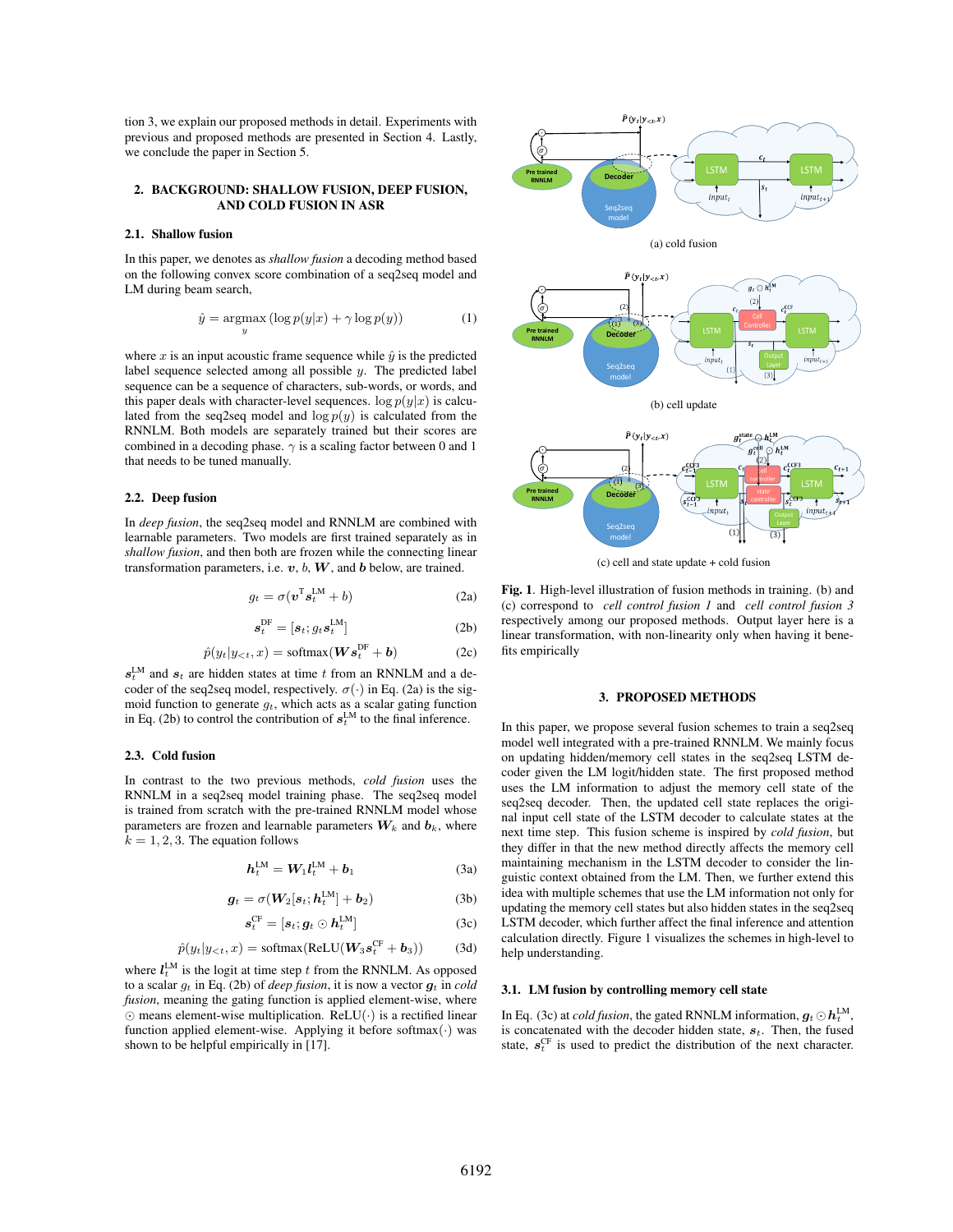However, the gated RNNLM information can be used in a different way to update the cell state in the seq2seq decoder, as in Eq. (4c).

$$
h_t^{\text{LM}} = \tanh(W_1 l_t^{\text{LM}} + b_1) \tag{4a}
$$

$$
\boldsymbol{g}_t = \sigma(\boldsymbol{W}_2[\boldsymbol{c}_t; \boldsymbol{h}_t^{\text{LM}}] + \boldsymbol{b}_2) \tag{4b}
$$

$$
\boldsymbol{c}_t^{\text{CCF}} = \boldsymbol{c}_t + \boldsymbol{g}_t \odot \boldsymbol{h}_t^{\text{LM}} \tag{4c}
$$

$$
\boldsymbol{s}_{t+1}, \boldsymbol{c}_{t+1} = \text{LSTM}(\text{input}, \boldsymbol{s}_t, \boldsymbol{c}_t^{\text{CCF}})
$$
(4d)

$$
\hat{p}(y_t|y_{< t}, x) = \text{softmax}(\mathbf{W}_3 \mathbf{s}_t + \mathbf{b}_3). \tag{4e}
$$

In this method, we add the gated RNNLM information to the original cell state,  $c_t$ . LSTM( $\cdot$ ) in Eq. (4d) is the standard LSTM function, which takes the previous cell and hidden states and an input came from an attention context vector, and updates the cell and hidden states for the next time step. In our case, when the LSTM decoder updates its cell state, it uses  $c_t^{\text{CCF}}$  instead of  $c_t$ , which contains additional linguistic context obtained from an external LM. We call this fusion as *cell control fusion 1* throughout the paper. Here, this method does not include  $ReLU(\cdot)$  before softmax $(\cdot)$  in Eq. (4e) since it did not show any benefit empirically unlike in other methods.

#### 3.2. LM fusion by updating both hidden and memory cell states

In *cold fusion*, the update of the hidden state output from the LSTM decoder in Eq. (3c) directly affects the final inference unlike *cell control fusion 1*. Therefore, this section combines the concepts of the *cold fusion* and *cell control fusion 1* and further proposes variants of novel fusion methods by extending the *cell control fusion 1* with the above hidden state consideration.

First, we simply combine *cell control fusion 1* in Section 3.1 with *cold fusion*. We call this scheme as *cell control fusion 2*. The detailed equations are

$$
\boldsymbol{h}_t^{\text{LM}} = \boldsymbol{W}_1 \boldsymbol{l}_t^{\text{LM}} + \boldsymbol{b}_1 \tag{5a}
$$

$$
\boldsymbol{g}_t^{\text{cell}} = \sigma(\boldsymbol{W}_2[\boldsymbol{c}_t; \boldsymbol{h}_t^{\text{LM}}] + \boldsymbol{b}_2)
$$
(5b)

$$
\boldsymbol{c}_t^{\text{CCF2}} = \boldsymbol{c}_t + \boldsymbol{g}_t^{\text{cell}} \odot \boldsymbol{h}_t^{\text{LM}} \tag{5c}
$$

$$
\boldsymbol{s}_{t+1}, \boldsymbol{c}_{t+1} = \text{LSTM}(\text{input}, \boldsymbol{s}_t, \boldsymbol{c}_t^{\text{CCF2}})
$$
(5d)

$$
\boldsymbol{g}_t^{\text{state}} = \sigma(\boldsymbol{W}_3[\boldsymbol{s}_t; \boldsymbol{h}_t^{\text{LM}}] + \boldsymbol{b}_3) \tag{5e}
$$

$$
\boldsymbol{s}_t^{\text{CCF2}} = [\boldsymbol{s}_t; \boldsymbol{g}_t^{\text{state}} \odot \boldsymbol{h}_t^{\text{LM}}] \tag{5f}
$$

$$
\hat{p}(y_t|y_{< t}, x) = \text{softmax}(\text{ReLU}(\boldsymbol{W}_4 \boldsymbol{s}_t^{\text{CCF2}} + \boldsymbol{b}_4)). \quad (5g)
$$

Note the calculations of Eq. (5a), (5e)-(5g) are exactly the same as of Eq. (3), and calculations of Eq. (5a)-(5d) are same as of Eq. (4a)- (4d) other than  $\tanh(\cdot)$  used in Eq. (4a), which shows some effectiveness on our preliminary investigation. However, this straightforward extension does not outperform both *cell control fusion 1* and *cold fusion*.

As a next variant, we apply a similar cell control update mechanism (Eq. (5d)) to the seq2seq decoder hidden state  $s_t$  as well. That is, the original hidden state,  $s_t$ , is replaced by  $s_t^{\text{CCF3}}$  in the LSTM update Eq. (6f), which is transformed from the fused state in *cold fusion* to match dimension.  $s_t^{\text{CCF3}}$  is expected to have more information since it contains additional linguistic context obtained from an external LM. The Eq. (6) explains this fusion method more in detail. We call this type of fusion *cell control fusion 3* in this paper.

$$
h_t^{\text{LM}} = \tanh(W_1 l_t^{\text{LM}} + b_1) \tag{6a}
$$

$$
g_t^{\text{state}} = \sigma(W_2[s_t; h_t^{\text{LM}}] + b_2)
$$
 (6b)

$$
\boldsymbol{g}_t^{\text{cell}} = \sigma(\boldsymbol{W}_3[\boldsymbol{c}_t; \boldsymbol{h}_t^{\text{LM}}] + b_3) \tag{6c}
$$

$$
\boldsymbol{s}_{t}^{\text{CCF3}} = \boldsymbol{W}_{4}[\boldsymbol{s}_{t}; \boldsymbol{g}_{t}^{\text{state}} \odot \boldsymbol{h}_{t}^{\text{LM}}] + \boldsymbol{b}_{4} \tag{6d}
$$

$$
c_t^{\text{CCF3}} = \text{CellUpdate}(c_t, g_t^{\text{cell}} \odot h_t^{\text{LM}})
$$
 (6e)

$$
\boldsymbol{s}_{t+1}, \boldsymbol{c}_{t+1} = \text{LSTM}(\text{input}, \boldsymbol{s}_t^{\text{CCF3}}, \boldsymbol{c}_t^{\text{CCF3}})
$$
 (6f)

$$
\hat{p}(y_t|x, y_{< t}) = \text{softmax}(\text{ReLU}(\boldsymbol{W}_5 \boldsymbol{s}_t^{\text{CCF3}} + \boldsymbol{b}_5)) \tag{6g}
$$

For CellUpdate function in Eq. (6e), we compared two different calculations:  $\mathbf{L}$ 

$$
c_t + g_t^{\text{cell}} \odot h_t^{\text{LM}} \tag{7}
$$

$$
\mathbf{W}_0[\mathbf{c}_t; \mathbf{g}_t^{\text{cell}} \odot \mathbf{h}_t^{\text{LM}}] + \mathbf{b}_0 \tag{8}
$$

In the case of Eq. (8), the affine transformation of  $[c_t; g_t^{\text{cell}} \odot \boldsymbol{h}_t^{\text{LM}}]$ would cause gradient vanishing problem in theory. However, we found that in practice, the method works best among all proposed methods.

#### 4. EXPERIMENTS

We first compared all our proposed methods described in Section 3 with *shallow fusion*, *deep fusion*, and *cold fusion* on the 100hrs subset of the Librispeech corpus [21] as a preliminary experiment. Then, we further investigate some selected methods with two other experiments: mono-lingual ASR setup on the Librispeech 960hrs corpus and a transfer learning setup from a multilingual ASR (MLASR) base model to a low-resourced language, Swahili in IARPA Babel [22].

We used *shallow fusion* all the time in decoding phase for every trained model. For example, we can additionally use *shallow fusion* decoding for the seq2seq model trained with a *cold/cell-control fusion* scheme. We refer to [18] to justify the comparison between the baseline seq2seq model with *shallow/deep fusion* decoding and the seq2seq model trained using *cold/cell-control fusion* with *shallow fusion* decoding. The baseline seq2seq model above means a seq2seq model trained without any fusion method.

All models are trained with joint CTC-attention objective as proposed in [9],

$$
L_{\text{MTL}} = \alpha L_{\text{CTC}} + (1 - \alpha) L_{\text{Attention}} \tag{9}
$$

where  $L_{\text{CTC}}$  and  $L_{\text{Attention}}$  are the losses for CTC and attention repectively, and  $\alpha$  ranges between 0 and 1 inclusively. In decoding, we did attention/CTC joint decoding with RNNLM [23]. In all the experiments, we represented each frame of 25ms windowed audio having 10ms shift by a vector of 83 dimensions, which consists of 80 Melfilter bank coefficients and 3 pitch features. The features were normalized by the mean and the variance of the whole training set. All experiments were done based on ESPnet toolkit [24].

For Librispeech, training and decoding configurations of the seq2seq model are shown in Table 1. We trained both characterlevel and word-level RNNLMs on 10% of the text publicly available for Librispeech<sup>1</sup>, which is roughly 10 times the 960 hours of the transcriptions in terms of the data size.

In the MLASR transfer learning scenario, the base MLASR model was trained exactly the same as in [25]. The base model was trained using 10 selected Babel languages, which are roughly 640 hours of data: Cantonese, Bengali, Pashto, Turkish, Vietnamese, Haitian, Tamil, Kurmanji, Tokpisin, and Georgian. The model parameters were then fine-tuned using all Swahili corpus in Babel, which is about 40 hours. During the transfer process, we used the same MLASR base model with three different ways: 2-stage transfer (see [25] for more details), *cold fusion*, and *cell control fusion*

<sup>1</sup>http://www.openslr.org/11/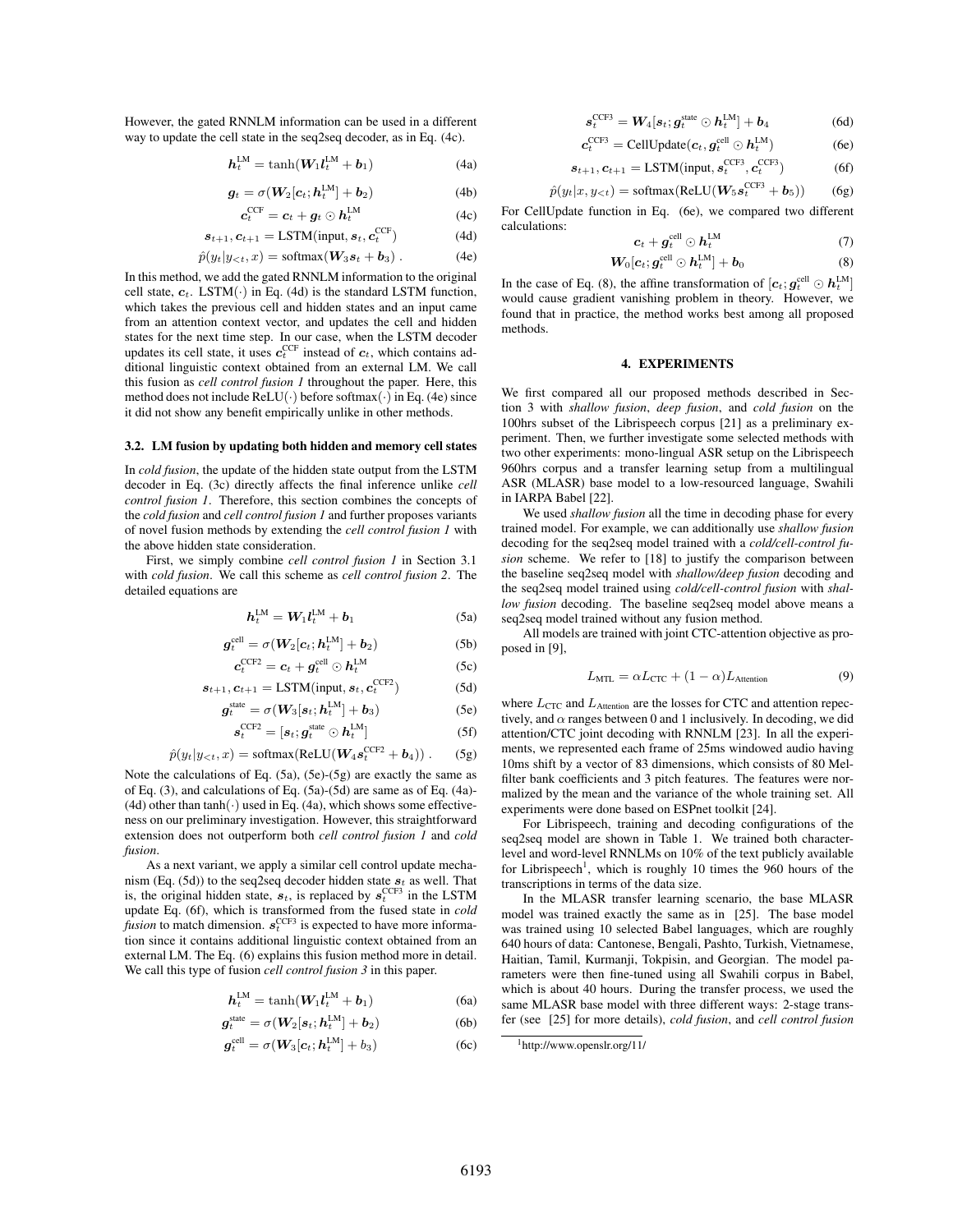*3 (affine)*. We included *cold fusion* in this comparison since *cold fusion* showed its effectiveness in domain adaptation in [17]. The character-level RNNLM was trained on all transcriptions available for Swahili in IARPA Babel.

| Table 1. Experiment details   |                |  |  |
|-------------------------------|----------------|--|--|
| <b>Model Configuration</b>    |                |  |  |
| Encoder                       | <b>Bi-LSTM</b> |  |  |
| # encoder layers              | 8              |  |  |
| # encoder units               | 320            |  |  |
| # projection units            | 320            |  |  |
| Decoder                       | <b>Bi-LSTM</b> |  |  |
| # decoder layers              | 1              |  |  |
| # decoder units               | 300            |  |  |
| Attention                     | Location-aware |  |  |
| <b>Training Configuration</b> |                |  |  |
| Optimizer                     | AdaDelta [26]  |  |  |
| Initial learning rate         | 1.0            |  |  |
| AdaDelta $\epsilon$           | $1e^{-8}$      |  |  |
| AdaDelta $\epsilon$ decay     | $1e^{-2}$      |  |  |
| Batch size                    | 36             |  |  |
| ctc-loss weight $(\alpha)$    | 0.5            |  |  |
| Decoding Configuration        |                |  |  |
| Beam size                     | 20             |  |  |
| ctc-weight $(\lambda$ [23])   | 0.3            |  |  |
|                               |                |  |  |

# 4.1. Preliminary experiments: Librispeech 100hrs

Table 2 compares the proposed *cell control fusion* methods to the conventional fusion methods. Both *cold fusion* and *cell control fusion 1* show similar performance, but the performance of *cell control fusion 2* was degraded. This implies that simply combining *cold fusion* and *cell control fusion 1* does not have any benefit. Then, The *cell control fusion 3* methods, which extended *cell control fusion 2* by applying cell control update mechanism (Eq. (5d)) to the seq2seq decoder hidden state (Eq. (6f)), outperformed all the previous fusion methods in most cases. This suggests that applying the cell control update mechanism for both cell and hidden states consistently, further improves the performance. Among the two *cell control fusion 3* methods, *cell control fusion 3 (affine)* outperformed all the other methods in every case. During the decoding, the shallow fusion parameter  $\gamma$  in Eq. (1) was set to 0.3.

Table 2. Comparison of previous and cell control fusion methods on Librispeech 100 hours: Character-level decoding (%WER)

| Fusion                         | dev   | test  | dev   | test  |
|--------------------------------|-------|-------|-------|-------|
| method                         | clean | clean | other | other |
| Shallow fusion                 | 16.9  | 16.7  | 45.6  | 47.9  |
| Deep fusion                    | 17.1  | 17.0  | 45.9  | 48.3  |
| Cold fusion                    | 16.7  | 16.4  | 45.5  | 47.8  |
| Cell control fusion 1          | 16.4  | 16.5  | 45.4  | 47.7  |
| Cell control fusion 2          | 17.4  | 16.8  | 45.9  | 48.4  |
| Cell control fusion 3 (sum)    | 16.7  | 16.3  | 45.3  | 47.2  |
| Cell control fusion 3 (affine) | 16.0  | 16.0  | 44.7  | 46.6  |

### 4.2. Librispeech 960 hrs

In this setting, we decoded in two ways: character-level decoding and multi-level (character and word) decoding [23]. The word-level RNNLM used for the multi-level decoding has 20,000 as its vocabulary size. The results are shown in Table 3 and 4 respectively. For both cases, *cell control fusion 3 (affine)*, performed the best followed

by *shallow fusion*, and *cold fusion*. Also, we observed that the gap in the WER between *cell control fusion 3 (affine)* and *shallow fusion* is larger when we use multi-level decoding. This suggests that with the advanced decoding algorithm, the *cell control fusion 3* benefits more in performance. Note that  $\gamma$  was set to 0.3 for character-level decoding and 0.5 for multi-level decoding.

| <b>Table 5.</b> Librispeech 900 hours. Character-level decounity (% w EK) |       |       |       |       |
|---------------------------------------------------------------------------|-------|-------|-------|-------|
| Fusion                                                                    | dev   | dev   | test  | test  |
| method                                                                    | clean | other | clean | other |
| Shallow fusion                                                            | 6.1   | 17.6  | 6.1   | 18.1  |
| Cold fusion                                                               | 6.1   | 18.1  | 6.3   | 18.7  |
| Cell control fusion 3 (affine)                                            | 6.0   | 17.1  | 6.1   | 17.9  |

| <b>Table 3</b> . LibriSpeech 960 hours: Character-level decoding (%WER) |  |  |  |
|-------------------------------------------------------------------------|--|--|--|
|-------------------------------------------------------------------------|--|--|--|

| Shallow fusion                                                     | 6.1   | 17.6  | 6.1   | 18.1  |
|--------------------------------------------------------------------|-------|-------|-------|-------|
| Cold fusion                                                        | 6.1   | 18.1  | 6.3   | 18.7  |
| Cell control fusion 3 (affine)                                     | 6.0   | 17.1  | 6.1   | 17.9  |
| <b>Table 4.</b> LibriSpeech 960 hours: Multi-level decoding (%WER) |       |       |       |       |
| Fusion                                                             | dev   | dev   | test  | test  |
| method                                                             | clean | other | clean | other |

Shallow fusion 5.4 15.8 5.4 16.6 Cold fusion  $3 \text{ (affine)} \begin{vmatrix} 5.4 & 16.2 & 5.6 & 17.1 \\ 5.2 & 15.5 & 5.2 & 16.2 \end{vmatrix}$ Cell control fusion 3 (affine)  $\begin{array}{|l|} 5.2 & 15.5 & 5.2 & 16.2 \end{array}$ 

### 4.3. Transfer learning to low-resourced language

Finally, Table 5 shows the result of the transfer learning to a lowresourced language (Swahili). The *cold fusion* transfer improved the performance from simple 2-stage, showing its effectiveness in this scenario but *cell control fusion 3 (affine)* improved the performance further. *cell control fusion 3 (affine)* outperforms *cold fusion* not only in this MLASR transfer learning setup but also in the previous mono-lingual ASR setup. In decoding,  $\gamma$  was set to 0.4.

Table 5. Transfer learning from an MLASR base model to Swahili: Character-level decoding (%CER, %WER)

| Fusion                                 | eval set | eval set |
|----------------------------------------|----------|----------|
| method                                 | $\%$ CER | $\%$ WER |
| Shallow fusion (2-stage transfer) [25] | 27.2     | 56.2     |
| Cold fusion                            | 25.8     | 52.9     |
| cell control fusion 3 (affine)         | 24.5     | 50.7     |

#### 5. CONCLUSION

In this paper, several methods were proposed to integrate a pretrained RNNLM during a seq2seq model training. First, we used information from the LM output to update the memory cell in the seq2seq model decoder, which performed similarly to *cold fusion*. Then, we extended this model to additionally update the seq2seq model hidden state given the LM output. For the scheme, Several formulas were compared. Among the proposed methods, *cell control fusion 3 (affine)* showed the best performance consistently on all experiments. In Librispeech, our best model improved WER by 3.7%, 2.4% for test clean, test other relatively to the shallow fusion baseline, with multi-level decoding. For the transfer learning setup from an MLASR base model to the IARPA Babel Swahili model, the best scheme improved the transferred model performance on eval set by 9.9%, 9.8% in CER, WER relatively to the 2-stage transfer baseline. In the future, we will explore how the best method performs by the amount of additional text data used for RNNLM training.

#### 6. ACKNOWLEDGMENTS

The work reported here was started during JSALT 2018, and supported by JHU with gifts from Amazon, Facebook, Google, Microsoft and Mitsubishi Electric.